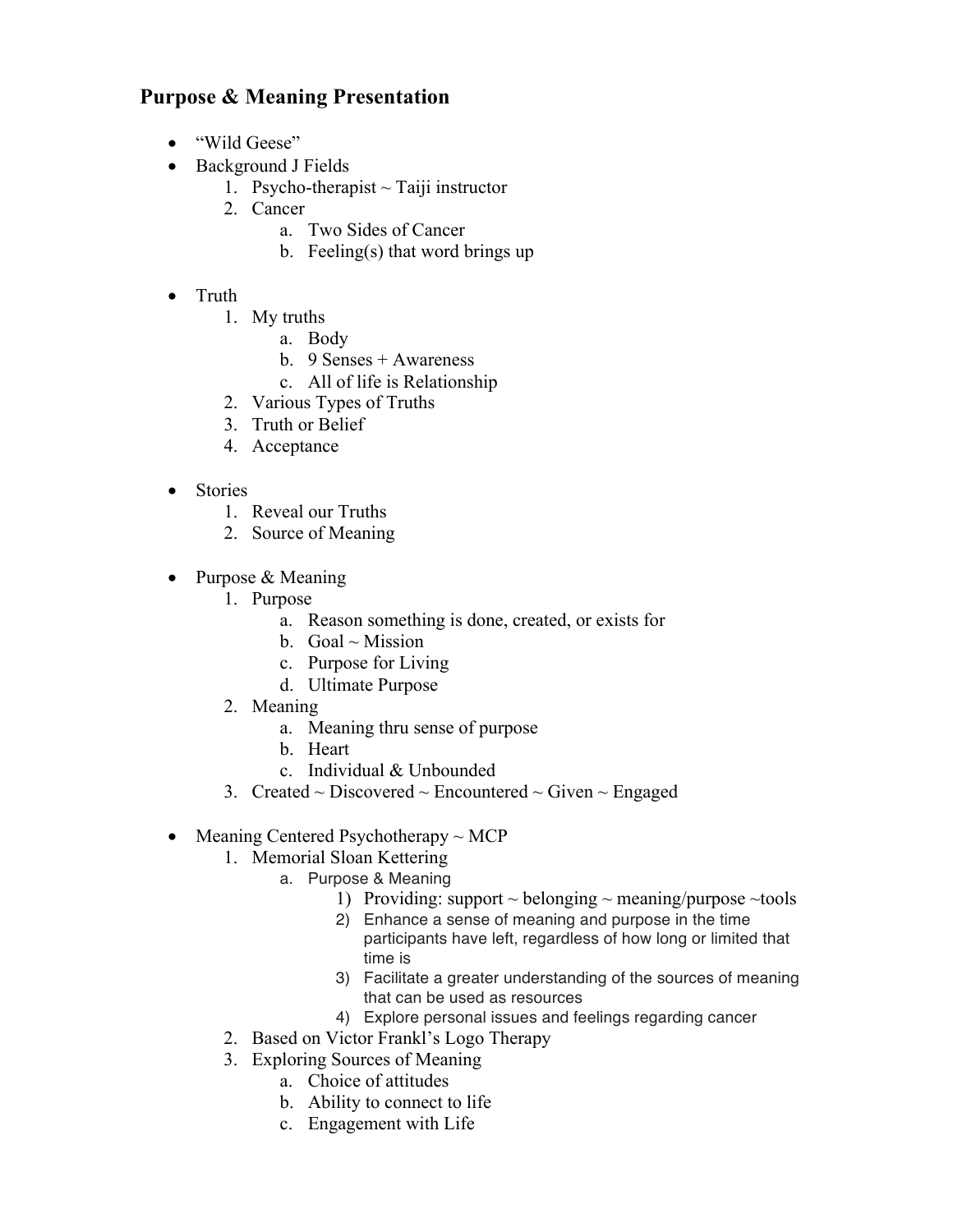- d. Understanding of one's past, present, future
- e. Awareness & gratitude for life itself
- f. Experience of connectedness
- 4. MCP Translated
	- a. Purpose:
		- 1) To increase: an individual's sense of meaning and spiritual well being.
		- 2) By bringing awareness:
			- to one's truths
			- to our ability to connect and engage in life

## to our healing

- b. Based on Victor Frankl & Etty Hillesum
- Terminal Illness
	- 1. Definition:
		- a. "incurable  $\sim$  deadly  $\sim$  fatal"
		- b. an airport, train or bus station that allows transfer from one mode of travel to another and/or from one destination to another
	- 2. Deadly  $\sim$  Death  $\sim$ 
		- a. Confronting our Relationship to
			- 1) Unknown
			- 2) Fear
			- 3) Readiness  $\sim$  or Denial
	- 3. Dying  $\sim$  the Process
	- 4. Saying Goodbye
		- a. Loss
		- b. Grief
	- 4. In the end only three things matter:
		- a. How well have I lived?
		- b. How well have I learned to let go? (accept, release, let be)
		- c. How well have I loved?
- Life Is
	- 1. Mother Teresa's question
		- a. Life is \_\_\_\_\_\_\_\_, \_\_\_\_\_\_\_it.
		- b. One's experience
		- c. All life is relationship
			- 1) Our relationship to Cancer
			- 2) Our relationship to Healing
			- 3) Our relationship to Control
- Living
	- 1. Resilience
		- a. Response
		- b. Expression
		- c. "Will to Live"
			- 1) Desire & reason to live
	- 2. Hope (incurable)
	- 3. The Present